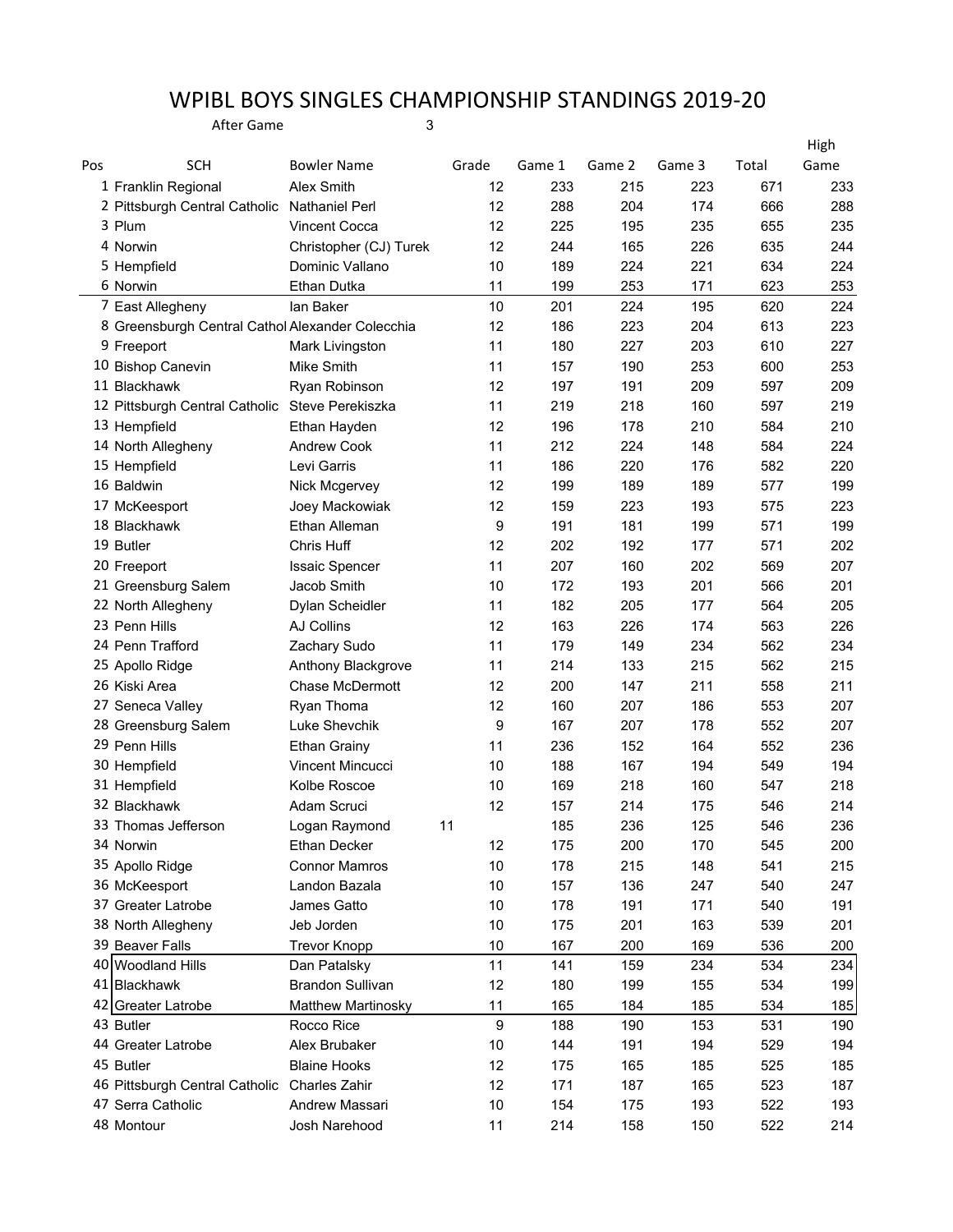| 49 Plum                                        | Owen Cirelli            | 12   | 166 | 139 | 215 | 520 | 215 |
|------------------------------------------------|-------------------------|------|-----|-----|-----|-----|-----|
| 50 East Allegheny                              | Dalton Cohen            | 12   | 150 | 199 | 170 | 519 | 199 |
| 51 Greensburgh Central Cathol Christian Totaro |                         | 12   | 166 | 162 | 190 | 518 | 190 |
| 52 North Allegheny                             | Joey Lydon              | 11   | 151 | 147 | 214 | 512 | 214 |
| 53 Yough                                       | Connor McCurdy          | 11   | 133 | 200 | 179 | 512 | 200 |
| 54 East Allegheny                              | Justin Gherman          | 11   | 181 | 180 | 151 | 512 | 181 |
| 55 Penn Hills                                  | Noah Houghtelin         | 12   | 199 | 144 | 168 | 511 | 199 |
| 56 Penn Trafford                               | Nathan Horton           | 11   | 173 | 174 | 164 | 511 | 174 |
| 57 Thomas Jefferson                            | Nick Johnson            | 10   | 133 | 135 | 241 | 509 | 241 |
| 58 Montour                                     | Sammy Bickel            | 11   | 171 | 138 | 200 | 509 | 200 |
| 59 Franklin Regional                           | Michael Zeyzus          | 10   | 168 | 169 | 171 | 508 | 171 |
| 60 Seneca Valley                               | Jason Hartenstein       | 11   | 115 | 193 | 196 | 504 | 196 |
| 61 Penn Hills                                  | <b>Ryland Amato</b>     | 12   | 124 | 201 | 176 | 501 | 201 |
| 62 West Allegheny                              | Robert Moran            | 12   | 159 | 159 | 180 | 498 | 180 |
| 63 Serra Catholic                              | Evan Yocca              | 9    | 118 | 181 | 198 | 497 | 198 |
| 64 Greensburgh Central Cathol Dan Morgan       |                         | 11   | 203 | 145 | 146 | 494 | 203 |
| 65 Norwin                                      | Ty Webb                 | 12   | 233 | 151 | 110 | 494 | 233 |
| 66 Carlynton                                   | Andrew Engleka          | 11   | 168 | 164 | 161 | 493 | 168 |
| 67 Hopewell                                    | Zackary Caruso          | 12   | 172 | 180 | 139 | 491 | 180 |
| 68 Montour                                     | Ryder Blyzwick          | 10   | 159 | 172 | 160 | 491 | 172 |
| 69 Norwin                                      | Michael Fekete          | 12   | 149 | 148 | 190 | 487 | 190 |
| 70 Armstrong                                   | <b>Scott McIntire</b>   | 12   | 158 | 178 | 151 | 487 | 178 |
| 71 Gateway                                     | Mason Servallo          | 11   | 137 | 157 | 189 | 483 | 189 |
| 72 Apollo Ridge                                | Cole Sells              | 11   | 143 | 178 | 161 | 482 | 178 |
| 73 Beaver Falls                                | <b>Mark Hewitt</b>      | 9    | 164 | 144 | 173 | 481 | 173 |
| 74 Shaler Area                                 | Ryan Callahan           | 9    | 140 | 178 | 162 | 480 | 178 |
| 75 Plum                                        | <b>Nicholas Daniels</b> | 9    | 175 | 155 | 147 | 477 | 175 |
| 76 Gateway                                     | Liam Brown              | 11   | 171 | 178 | 127 | 476 | 178 |
| 77 Greensburg Salem                            | Austin Hopper           | 10   | 154 | 182 | 139 | 475 | 182 |
| 78 Gateway                                     | Nathan Clark            | 11   | 107 | 180 | 184 | 471 | 184 |
| 79 Franklin Regional                           | lan Sunny               | 12   | 148 | 156 | 167 | 471 | 167 |
|                                                | <b>Graham Klemstine</b> | 12   | 141 | 180 | 149 | 470 | 180 |
| 80 Franklin Regional                           | <b>Blake Olson</b>      | 11   | 187 | 152 |     | 468 | 187 |
| 81 Freeport                                    |                         |      |     |     | 129 |     |     |
| 82 Kiski Area                                  | Jackson Carroll         | 12   | 171 | 134 | 159 | 464 | 171 |
| 83 Blackhawk                                   | Logan Peterson          | 12   | 160 | 156 | 147 | 463 | 160 |
| 84 Burrell                                     | Ryan Neville            | 0    | 140 | 155 | 166 | 461 | 166 |
| 85 Butler                                      | <b>Brock Hepler</b>     | 10   | 124 | 176 | 161 | 461 | 176 |
| 86 Baldwin                                     | <b>Bobby Benton</b>     | 9    | 177 | 111 | 173 | 461 | 177 |
| 87 Valley                                      | Andrew Russell          | 12   | 137 | 132 | 184 | 453 | 184 |
| 88 St Joes                                     | Bowen Lambermont        | 12   | 179 | 117 | 157 | 453 | 179 |
| 89 Woodland Hills                              | Mike Ferrington         | 10   | 172 | 148 | 132 | 452 | 172 |
| 90 Steel Valley                                | Matt Wellman            | 12   | 156 | 144 | 151 | 451 | 156 |
| 91 Moon                                        | Zachary D'Antonio       | 11   | 180 | 132 | 138 | 450 | 180 |
| 92 Pittsburgh Central Catholic                 | Anthony Hopkins         | 11   | 149 | 151 | 149 | 449 | 151 |
| 93 Steel Valley                                | <b>Trevon Scott</b>     | 10   | 151 | 144 | 153 | 448 | 153 |
| 94 Steel Valley                                | Jamison Mays            | 12   | 146 | 155 | 146 | 447 | 155 |
| 95 Freeport                                    | Seth Change             | 12   | 137 | 170 | 139 | 446 | 170 |
| 96 Woodland Hills                              | <b>Tyler Larson</b>     | 10   | 153 | 161 | 132 | 446 | 161 |
| 97 Ambridge                                    | Xander Dowlin           | 11   | 171 | 150 | 123 | 444 | 171 |
| 98 Kiski Area                                  | Joseph Collini          | 11   | 137 | 147 | 158 | 442 | 158 |
| 99 Greensburg Salem                            | Ryan Heater             | 10   | 179 | 141 | 120 | 440 | 179 |
| 100 Gateway                                    | Cody Beckwith           | 11   | 150 | 135 | 154 | 439 | 154 |
| 101 Apollo Ridge                               | Kaleb Mulkey            | $10$ | 154 | 110 | 170 | 434 | 170 |